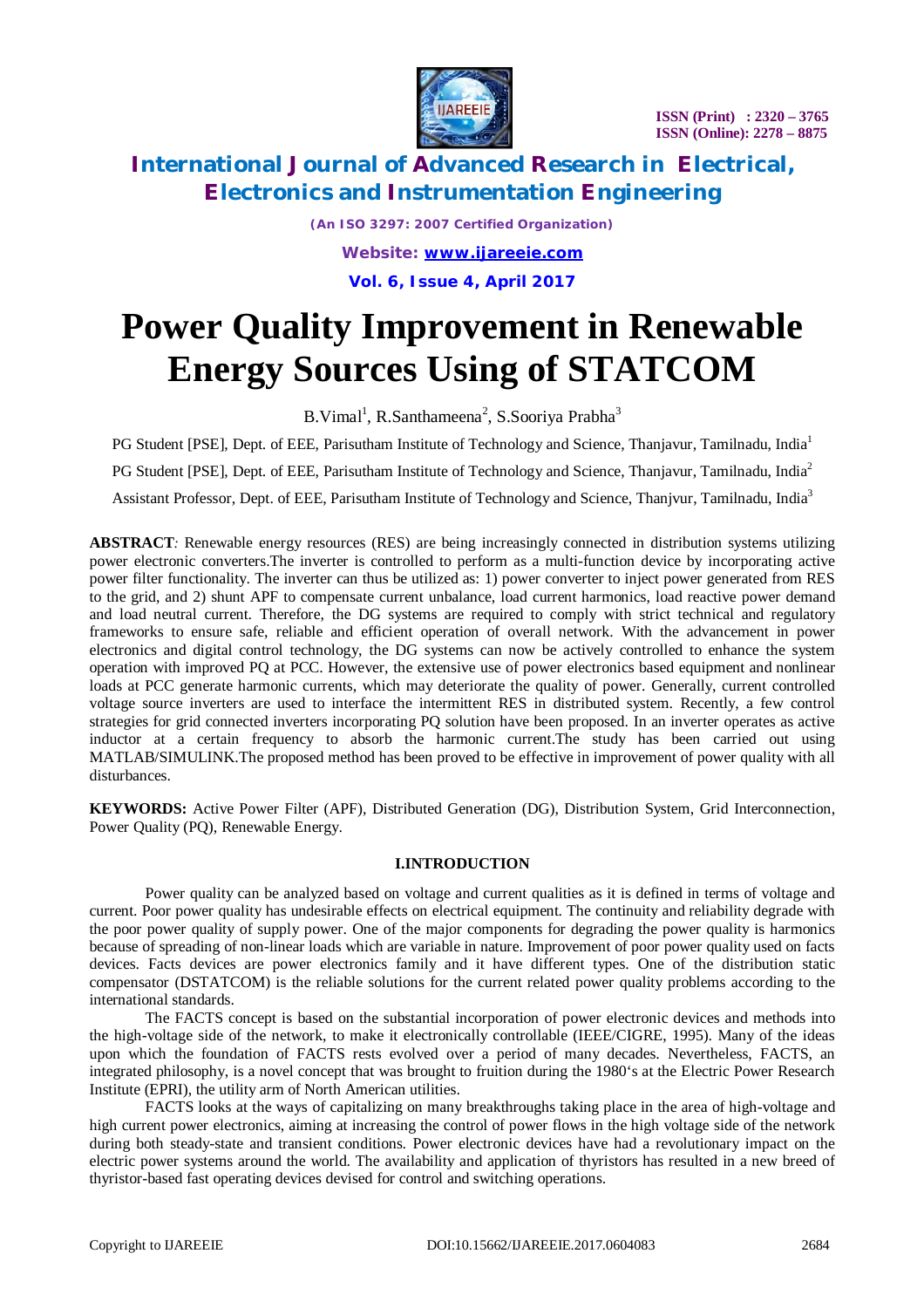

**ISSN (Print) : 2320 – 3765 ISSN (Online): 2278 – 8875**

# **International Journal of Advanced Research in Electrical, Electronics and Instrumentation Engineering**

*(An ISO 3297: 2007 Certified Organization)*

### *Website: [www.ijareeie.com](http://www.ijareeie.com)*

### **Vol. 6, Issue 4, April 2017**

Electric utilities and end users of electric power are becoming increasingly concerned about meeting the growing energy demand. A similar approach in which a shunt active filter acts as active conductance to damp out the harmonics in distribution network is proposed in. In a control strategy for renewable interfacing inverter based on– theory is proposed. In this strategy both load and inverter current sensing is required to compensate the load current harmonics. The non-linear load current harmonics may result in voltage harmonics and can create a serious PQ problem in the power system network.

There are the two stages over excited and under excited in synchronous machine that provides leading current and lagging currents respectively in two stages. And why are we talking about synchronous machine because STATCOM's working principle is quite similar to synchronous machine. STATCOM can exchange the active power and as well as the reactive power with an external DC source.

There are two stages of exchanging of active power and real power. For generating reactive power there are two condition and Interchange of Active Power: For the switches DC capacitor provides the active power. To maintain constant capacitor voltage for AC system the active power interchange is needed. And to make the constant capacitor voltage this active power of DC source will be given to AC system but for that case the system voltage will be guided by output voltage of VSC.

Active power filters (APF) are extensively used to compensate the load current harmonics and load unbalance at distribution level. This results in an additional hardware cost. However, in this paper authors have incorporated the features of APF in the, conventional inverter interfacing renewable with the grid, without any additional hardware cost.

Here, the main idea is the maximum utilization of inverter rating which is most of the time underutilized due to intermittent nature of RES. It is shown in this paper that the grid-interfacing inverter can effectively be utilized to perform following important functions:1) transfer of active power harvested from the renewable resources (wind, solar, etc.); 2) load reactive power demand support; 3) current harmonics compensation at PCC; and 4) current unbalance and neutral current compensation in case of 3-phase 4-wire system. Moreover, with adequate control of grid-interfacing inverter, all the four objectives can be accomplished either individually or simultaneously. The PQ constraints at the PCC can therefore be strictly maintained within the utility standards without additional hardware cost.

### **II.SYSTEM DESCRIPTION**

A Voltage Source Converter (VSC) is a power electronic device that connected in shunt or parallel to the system. It can generate a sinusoidal voltage with any required magnitude, frequency and phase angle. It also converts the DC voltage across storage devices into a set of three phase AC output voltages. It is also capable to generate or absorbs reactive power .As in the Fig.1 the system consist of an RES connected to the dc-link of a grid-interfacing inverter.

The voltage source inverter interfaces the renewable energy source to the grid. The RES may be a DC source or an AC source with rectifier coupled to dc- link. The fuel cell and photovoltaic energy sources generate power at variable low dc voltage, but the production of power in variable speed wind turbine is variable ac voltage. So before connecting on to a dc-link, the power generated from these renewable sources needs to be power conditioned (i.e., dc/dc or ac/dc). Usually the fuel cell integration is provided by using a unidirectional DC/DC converter (to obtain regulated high voltage DC), an inverter and a filter in order to accommodate the DC voltage to the required AC voltage (single phase or three phases).

#### *A. DC-Link Voltage and Power Control Operation*

Because of the intermittent nature of RES, the generated power is of variable nature. The dc-link connected aids in transferring this variable power from RES to the grid. RES are represented as current sources connected to the dc-link of a grid-interfacing inverter. The current injected by renewable into dc-link at voltage level V dc can be given as

#### **Idc1 = Pres / Vdc**

where Pres is the power generated from RES.The current flow on the other side of dc-link can be represented

as,

#### **Idc2=Pinv/Vdc= +PLoss/Vdc**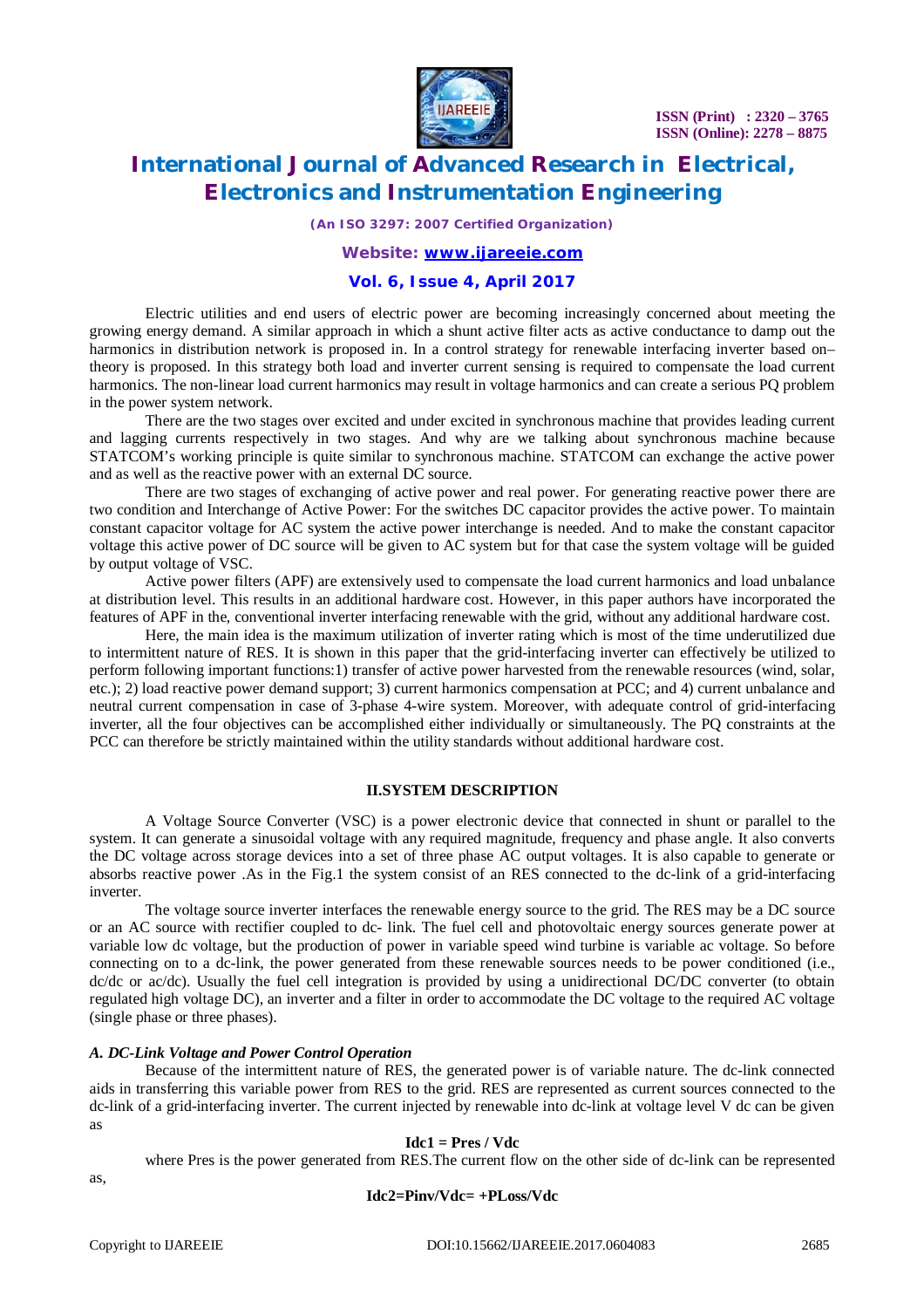

## **International Journal of Advanced Research in Electrical, Electronics and Instrumentation Engineering**

*(An ISO 3297: 2007 Certified Organization)*

*Website: [www.ijareeie.com](http://www.ijareeie.com)*

### **Vol. 6, Issue 4, April 2017**

wherePinv, PG and PLoss are total power available at grid interfacing inverter side, active power supplied to the grid and inverter losses, respectively. If inverter losses are negligible then Pres = p



**Fig 2.1 synchronous reference controller**

### *B. Control of Grid Interfacing Inverter*

A VSC-based DSTATCOM is connected to a three-phase ac mains feeding three-phase linear/non-linear load with internal grid impedance (Zs) which is shown in Fig.2.1. The steady state and dynamic performances of DSTATCOM depend upon the accuracy of detection of harmonics currents or disturbances. Interfacing inductors (Lf) are connected at ac output of the VSC to limit the ripple in compensating currents. A series combination of capacitor (Cf) and a resistor (Rf) represents the shunt passive ripple filter which is connected at the point of common coupling (PCC) to suppress the high frequency noise because of switching of the VSC.

The instantaneous currents can be written as

$$
I_S(T)\,=\,I_L(T)-I_C(T)
$$

The capacitor voltage is compared with the reference dc voltage and the error signal is processed in a PI controller and is given by

$$
e = V_{dc\,ref}V_{dc}
$$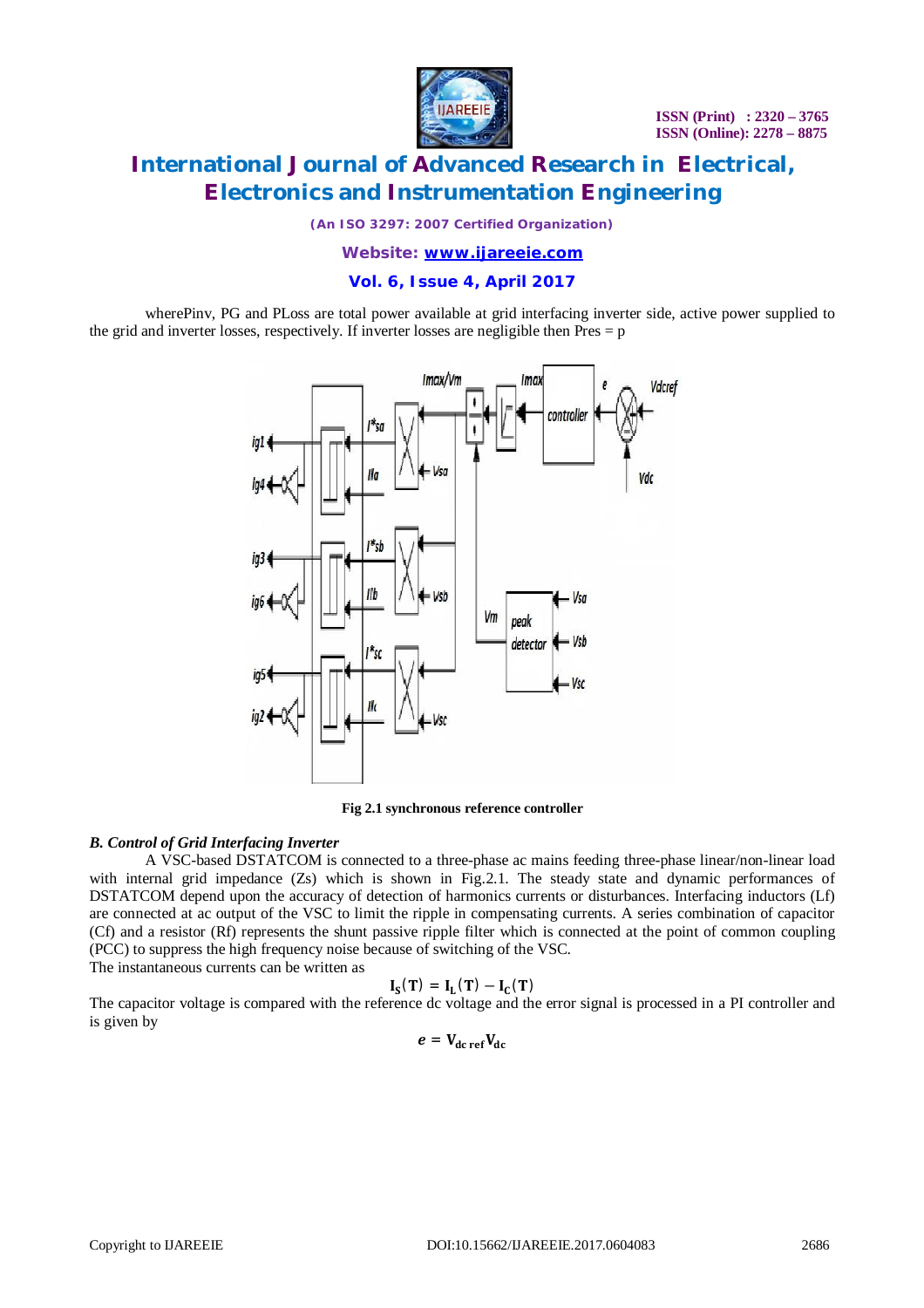

# **International Journal of Advanced Research in Electrical, Electronics and Instrumentation Engineering**

*(An ISO 3297: 2007 Certified Organization)*

### *Website: [www.ijareeie.com](http://www.ijareeie.com)*

**Vol. 6, Issue 4, April 2017**

### **III. SIMULATION AND RESULTS**





The simulation diagram shows the combining of renewable energy source with grid system. A wind farm consisting of six 1.5-MW wind turbines is connected to a 25-kV distribution system exports power to a 120-kV grid through a 25-km 25-kV feeder. The 9-MW wind farm is simulated by three pairs of 1.5 MW wind-turbines. Wind turbines use squirrel-cage induction generators (IG). The stator winding is connected directly to the 60 Hz grid and the rotor is driven by a variable-pitch wind turbine. The pitch angle is controlled in order to limit the generator output power at its nominal value for winds exceeding the nominal speed (9 m/s). In order to generate power the IG speed must be slightly above the synchronous speed. Speed varies approximately between 1 pu at no load and 1.005 pu at full load. Each wind turbine has a protection system monitoring voltage, current and machine speed.Reactive power absorbed by the IGs is partly compensated by capacitor banks connected at each wind turbine low voltage bus (400 kvar for each pair of 1.5 MW turbine). The rest of reactive power required to maintain the 25-kV voltage at bus B25 close to 1 pu is provided by a 3-Mvar STATCOM with a 3% droop setting.

| $\sigma$ a 3-M var $\sigma$ 1711 COM with a 3% droop setting. |                            |
|---------------------------------------------------------------|----------------------------|
| Valid_025 (pu)                                                | Vac.125 pd                 |
|                                                               |                            |
|                                                               |                            |
|                                                               |                            |
|                                                               |                            |
|                                                               |                            |
| P_025 (Mw)                                                    | P_R25 (MW)                 |
|                                                               |                            |
|                                                               |                            |
|                                                               |                            |
|                                                               |                            |
|                                                               |                            |
| 0_025 (Mva)                                                   | 0.825 (Mva)                |
|                                                               |                            |
|                                                               |                            |
|                                                               |                            |
|                                                               |                            |
|                                                               |                            |
| V_R25 pos. seq (ps)                                           | V_R25 pos. seq (pu)        |
|                                                               |                            |
|                                                               |                            |
|                                                               |                            |
|                                                               |                            |
|                                                               |                            |
| LEZipos seg (pu/10 MW)                                        | LE25 pos. ceg. (pu/10 MVA) |
|                                                               |                            |
|                                                               |                            |
|                                                               |                            |
|                                                               |                            |
| 12<br>$\overline{\mathbf{u}}$<br>10                           | 14                         |
|                                                               |                            |

**Fig 3.2 output waveform connecting with and withoutstatcom of V<sub>abc</sub>, Active power, Reactive power, Voltage, Current**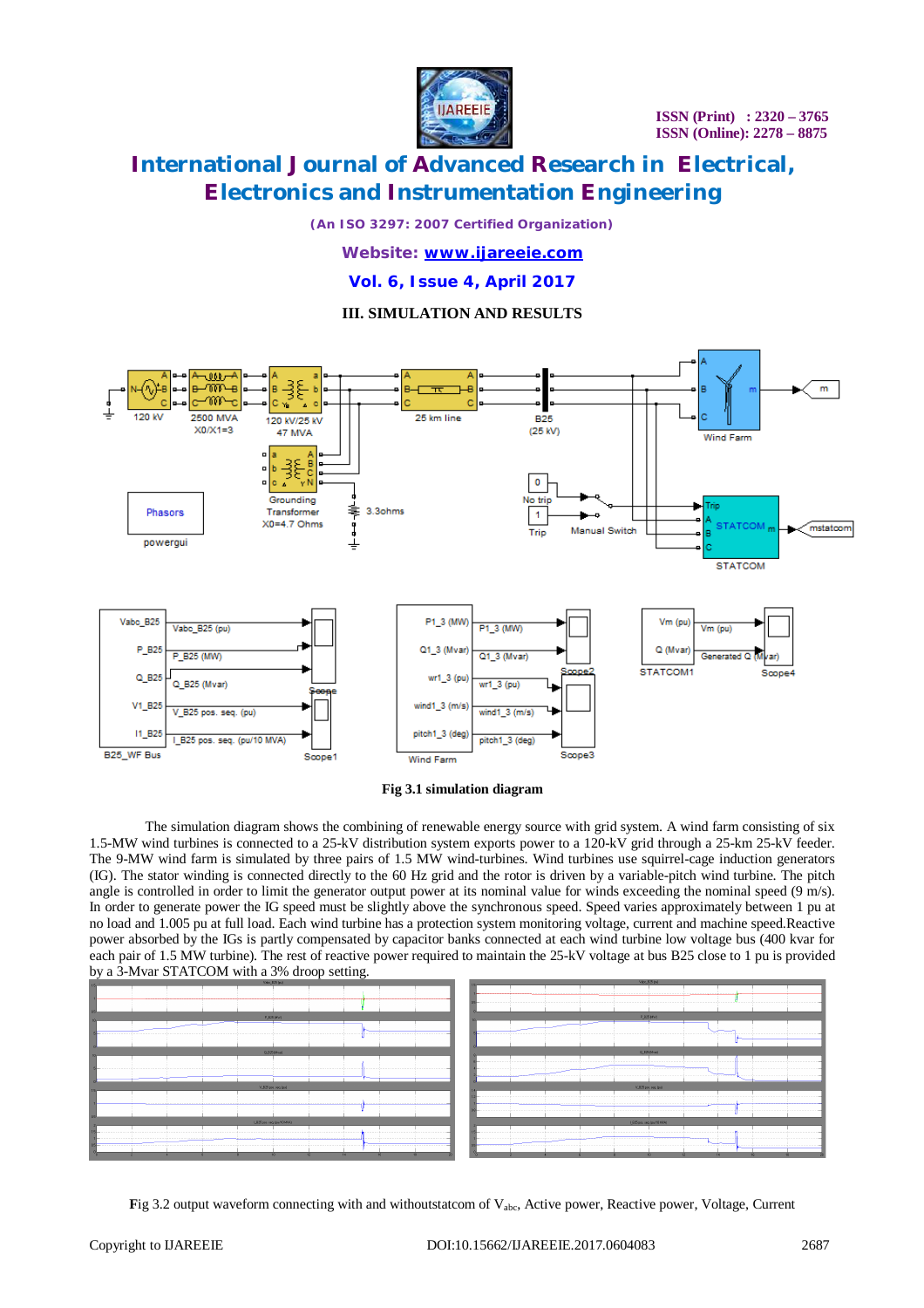

**ISSN (Print) : 2320 – 3765 ISSN (Online): 2278 – 8875**

# **International Journal of Advanced Research in Electrical, Electronics and Instrumentation Engineering**

*(An ISO 3297: 2007 Certified Organization)*

### *Website: [www.ijareeie.com](http://www.ijareeie.com)*

### **Vol. 6, Issue 4, April 2017**

The simulation start observe the signals on the "Wind Turbines" scope monitoring active and reactive power, generator speed, wind speed and pitch angle for each turbine. For each pair of turbine the generated active power starts increasing smoothly (together with the wind speed) to reach its rated value of 3 MW in approximately 8s. Over that time frame the turbine speed will have increased from 1.0028 pu to 1.0047 pu. Initially, the pitch angle of the turbine blades is zero degree. When the output power exceed 3 MW, the pitch angle is increased from 0 deg to 8 deg in order to bring output power back to its nominal value. Observe that the absorbed reactive power increases as the generated active power increases. At nominal power, each pair of wind turbine absorbs 1.47 Mvar. For a 11m/s wind speed, the total exported power measured at the B25 bus is 9 MW and the statcom maintains voltage at 0.984 pu by generating 1.62 Mvar.



Fig 3.3 output waveform with and without statcom of Active power, Reactive power, Wind, Wind pressure, Pitch angle



Fig 3.4 output waveform of statcom generated voltage nd reactive power

The power quality problem occur due to the internal and external faults of transmission system. In variation of voltage is controlled by using of statcom. The statcom is produce the real and reactive power to control the real power flow of the power system.

### **IV. CONCLUSION**

The proposed research work investigates into PQ events associated with distribution network due to grid disturbances such as voltage sag, swell, load switching, feeder tripping and re-closing. The DSTATCOM has been proposed to improve the power quality in the above events. The proposed DSTATCOM with SRF based control has been proved to be effective in improving the power quality in these events at grid level. From, these studies it has been established that the DSTATCOM can effectively be used to improve the power quality in the distribution network with wind generation and during grid disturbances. The results have been validated in real time utilizing RTDS. The real time results are very close to the simulation results which shows the effectiveness of proposed DSTATCOM with